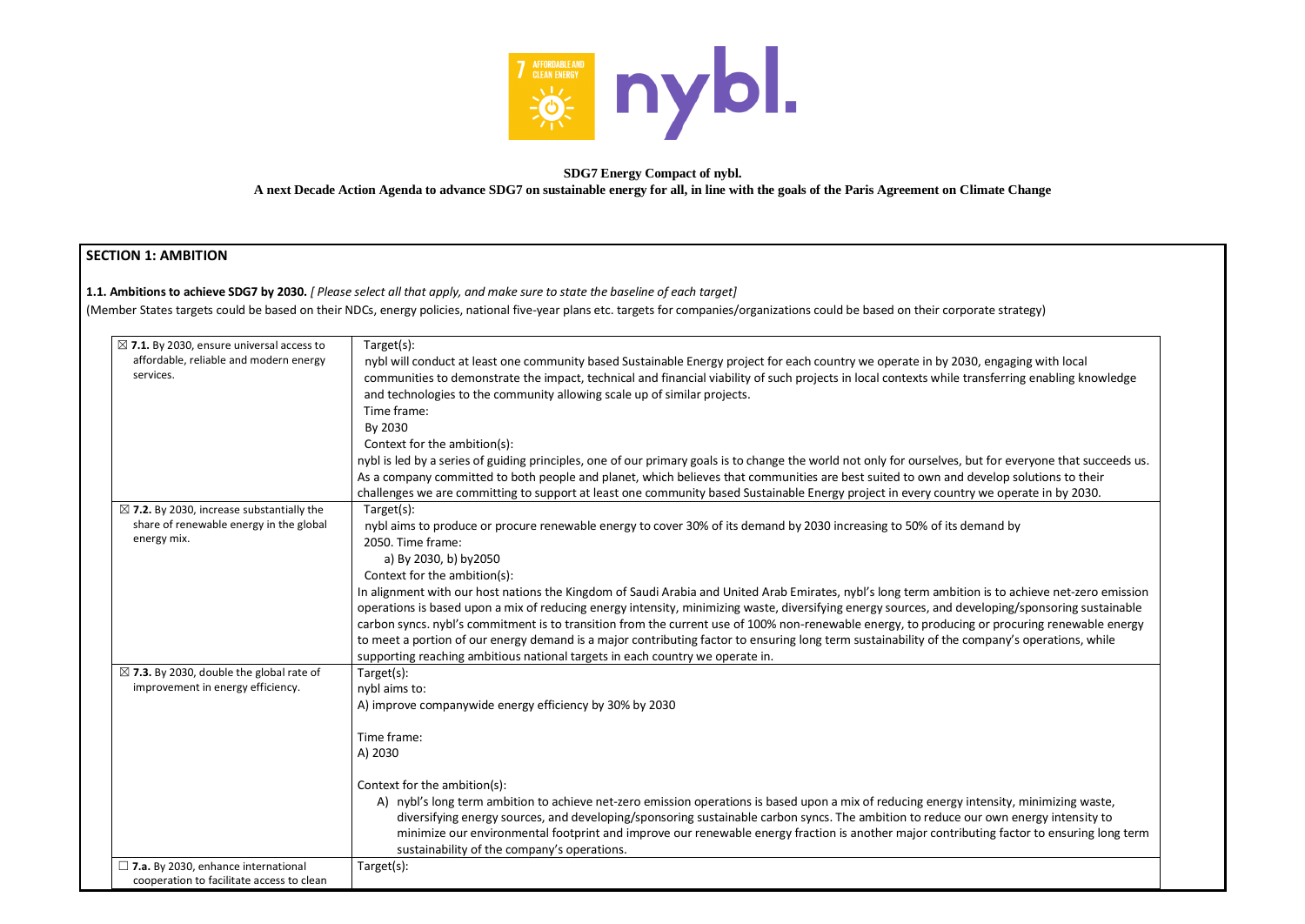| energy research and technology, including<br>renewable energy, energy efficiency and<br>advanced and cleaner fossil-fuel<br>technology, and promote investment in<br>energy infrastructure and clean energy<br>technology.                                                                                                                                | Time frame:<br>Context for the ambition(s):                                                                                                                                                                                                                                                                                                                                                                                                                                                                                                                                                                                                                                                                                                                                                                                                                           |
|-----------------------------------------------------------------------------------------------------------------------------------------------------------------------------------------------------------------------------------------------------------------------------------------------------------------------------------------------------------|-----------------------------------------------------------------------------------------------------------------------------------------------------------------------------------------------------------------------------------------------------------------------------------------------------------------------------------------------------------------------------------------------------------------------------------------------------------------------------------------------------------------------------------------------------------------------------------------------------------------------------------------------------------------------------------------------------------------------------------------------------------------------------------------------------------------------------------------------------------------------|
| $\boxtimes$ 7.b. By 2030, expand infrastructure and<br>upgrade technology for supplying modern<br>and sustainable energy services for all in<br>developing countries, in particular least<br>developed countries, small island<br>developing States, and land-locked<br>developing countries, in accordance with<br>their respective programs of support. | Target(s):<br>Develop an Ai solution to support our partners (governments, private sector actors and communities) in establishing e<br>benchmarks, identifying viable energy conservation measures, and monitoring the implementation of such measures i<br>in making ambitions commitments to achieving SDG7 and tackling Climate Change.<br>Time frame:<br>2022<br>Context for the ambition(s):<br>nybl's smarter Ai: offers a knowledge-driven machine learning platform that turns mountains of underutilized o<br>intelligence. This makes nybl uniquely able to rapidly develop solutions to allow data driven decision making fo<br>energy procurement, management, and generation options. Our belief is that committing to our own energy c<br>bringing our partners on a journey with us and the rest of those making similar commitments to a more sustair |

nybl's smarter Ai: offers a knowledge-driven machine learning platform that turns mountains of underutilized data into actionable intelligence. This makes nybl uniquely able to rapidly develop solutions to allow data driven decision making for our partners around their energy procurement, management, and generation options. Our belief is that committing to our own energy compact is the first step in bringing our partners on a journey with us and the rest of those making similar commitments to a more sustainable future for all.

#### **1.2. Other ambitions in support of SDG7 by 2030 and net-zero emissions by 2050.** *[Please describe below e.g., coal phase out or reforming fossil fuel subsidies etc.]*

Target(s):

simplifying environmental, sustainability governance for partners by leveraging and democratising Ai & M.L. to allow for simple, data driven decision making. Time frame:

2025

Context for the ambition(s):

## **SECTION 2: ACTIONS TO ACHIEVE THE AMBITION**

2.1. Please add at least one key action for each of the elaborated ambition(s) from section 1. *[Please add rows as needed].*

| Description of action (please specify for which ambition from Section 1)                                                                                                                                                                                                                        | Start             |
|-------------------------------------------------------------------------------------------------------------------------------------------------------------------------------------------------------------------------------------------------------------------------------------------------|-------------------|
| 7.2) Produce or procure renewable energy to cover 30% of its demand by 2030 increasing to 50% of its demand by 2050                                                                                                                                                                             | 1,2               |
| 1. Establish Energy Measurement and Verification Protocol (M&V)                                                                                                                                                                                                                                 | -202              |
| 2. Establish baseline for current energy demand (data collection and analysis)                                                                                                                                                                                                                  | 3,4               |
| 3. Identify local and regional opportunities to produce RE on nbyl and partner sites                                                                                                                                                                                                            | 5:J               |
| Identify local, regional, and global opportunities to procure and support RE plants<br>4.                                                                                                                                                                                                       | 6: J              |
| 5. Establish a procurement policy to ensure a sustainable mix of RE production via a combination of EPC / Build Own Operate PPAs and Private Wire<br>PPAs for nybl owned sites, locally sources Contracts for Difference, regional and international Renewable Energy Certificate procurements. | 7: D <sub>0</sub> |
| 6. Implement the procurement policy to achieve 2030 & 2050 targets                                                                                                                                                                                                                              |                   |
| 7. Annually report progress towards targets as seen through M&V protocol                                                                                                                                                                                                                        |                   |
| Description of action (please specify for which ambition from Section 1)                                                                                                                                                                                                                        | Start             |
| 7.3 a) improve companywide energy efficiency by 30% by 2030,                                                                                                                                                                                                                                    | Dece              |
| 1. Establish Energy Measurement and Verification Protocol (M&V)                                                                                                                                                                                                                                 |                   |

energy performance in order to promote confidence

data into actionable or our partners around their compact is the first step in hable future for all.

*Start and end date 1,2: December 2021 - December 2022 3,4: February 2022 - July 2022 5: January 2022 -June 2022*

*6: July 2022 - November 2050 7: December 2022 - November 2050*

*Start and end date December 2021 - November 2050*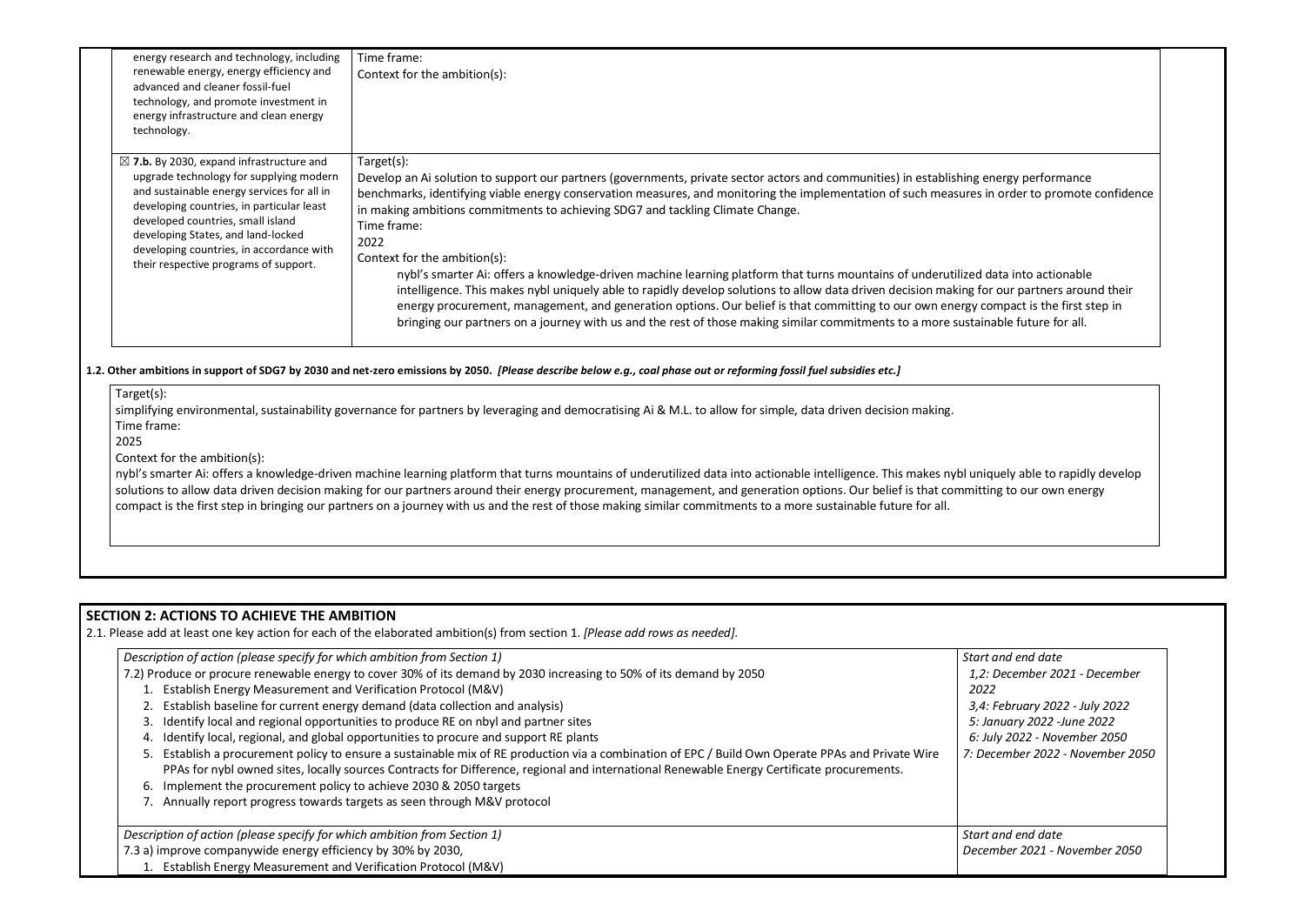|          | 2. Establish baseline for current energy demand & energy intensity (data collection and analysis)                                                                                                                                                                                  | 1,2: Dece.<br>2022      |
|----------|------------------------------------------------------------------------------------------------------------------------------------------------------------------------------------------------------------------------------------------------------------------------------------|-------------------------|
| 3.<br>4. | Identify Energy Conservation Measures (ECMs) and conduct technoeconomic feasibility study and prioritization<br>Implement ECMs in order of priority based upon technoeconomic studies and report outcomes along with progress towards target and outcomes<br>of M&V annually       | 3: Januar<br>4: June 20 |
|          | Description of action (please specify for which ambition from Section 1)                                                                                                                                                                                                           | Start and               |
|          | 7.3 b / 7b) Develop an Ai solution to support our partners in establishing and perusing their own ESG and particularly SDG7 targets<br>1. Based upon nybl internal compact development and initial implementation, nybl will conduct industry expert and stakeholder consultations | Decembe                 |
|          | Identify existing partners with ambitions to commit to ESG and particularly SDG7 targets                                                                                                                                                                                           | 1: Decem                |
| 3.       | Work with partners to develop a nybl based Ai and ML solution to allow for quick, accurate and science-based decision making around ESG and<br>sustainable energy matters                                                                                                          | 2: March<br>3: May 20   |
|          | Use project experience to scale up solutions to specific industries and partner categories                                                                                                                                                                                         | 4: Decem                |
|          | 5. Take ESG offering to market and offer to UN Energy / UNDP / UNIDO and other partners who may benefit                                                                                                                                                                            |                         |
|          | Description of action (please specify for which ambition from Section 1)                                                                                                                                                                                                           | Start and               |
|          | 7.1) Conduct one community based Sustainable Energy project for each country we operate in by 2025                                                                                                                                                                                 | <b>Decembe</b>          |
|          | 1. Identify community leaders / nybl champions to lead project in each country                                                                                                                                                                                                     |                         |
|          | 2. Support country team to identify areas of community need which align with nybl strengths                                                                                                                                                                                        | Note this               |
| 3.       | Conduct project and implement M&V to evaluate impact and viability of solution                                                                                                                                                                                                     | based on                |
| 4.       | Publish and share experience and lessons learned to facilitate scaling up of viable projects                                                                                                                                                                                       | expansior               |
|          |                                                                                                                                                                                                                                                                                    | regions -               |
|          |                                                                                                                                                                                                                                                                                    | conduct c               |
|          |                                                                                                                                                                                                                                                                                    | supported               |
|          |                                                                                                                                                                                                                                                                                    | Sustainab               |
|          |                                                                                                                                                                                                                                                                                    | strategy f              |
|          |                                                                                                                                                                                                                                                                                    | to the one              |
|          |                                                                                                                                                                                                                                                                                    | countries               |
|          |                                                                                                                                                                                                                                                                                    | each star.              |
|          |                                                                                                                                                                                                                                                                                    | commend                 |
|          |                                                                                                                                                                                                                                                                                    | operation               |
|          |                                                                                                                                                                                                                                                                                    | 1: Decem                |
|          |                                                                                                                                                                                                                                                                                    | 2: July 20              |
|          |                                                                                                                                                                                                                                                                                    | 3: Octobe               |
|          |                                                                                                                                                                                                                                                                                    | Including               |
|          |                                                                                                                                                                                                                                                                                    | of project              |
|          |                                                                                                                                                                                                                                                                                    | 4: Decem                |

| 1,2: December 2021 - December<br>2022 |  |
|---------------------------------------|--|
| 3: January 2022 - April 2022          |  |
| 4: June 2022 - November 2030          |  |
| Start and end date                    |  |
| December 2021 - December 2022         |  |
| 1: December 2021 - April 2022         |  |
| 2: March 2022 - May 2022              |  |
| 3: May 2022 - December 2022           |  |
| 4: December 2022 - open ended         |  |
| Start and end date                    |  |
| December 2021 - November 2030         |  |
| Note this process will be repeated    |  |
| based on business development and     |  |
| expansion into new countries &        |  |
| regions - each country team will      |  |
| conduct associated projects           |  |
| supported by the Head of              |  |
| Sustainable Energy & Corporate        |  |
| strategy following timelines similar  |  |
| to the one shown below (for           |  |
| countries currently in operations)    |  |
| each staring date will depend on      |  |
| commencement of commercial            |  |
| operations in a given country.        |  |
| 1: December 2021 - June 2022          |  |
| 2: July 2022 - September 2022         |  |
| 3: October 2022 - December 2023       |  |
| Including M&V for 1 year from COD     |  |
| of project                            |  |
| 4: December 2023 - December 2030      |  |



# **SECTION 3: OUTCOMES**

3.1*.* Please add at least one measurable and time-based outcome for **each** of the actions from section 2. *[Please add rows as needed].*

| Outcome |                                                                                                       | Date |
|---------|-------------------------------------------------------------------------------------------------------|------|
|         | TBC after initial phases of each                                                                      |      |
|         | RE Contribution towards company energy demand - yearly                                                |      |
|         | Energy Intensity reduction across company activities - yearly                                         |      |
|         | Knowledge and technology transfer to communities in need of sustainable development projects - yearly |      |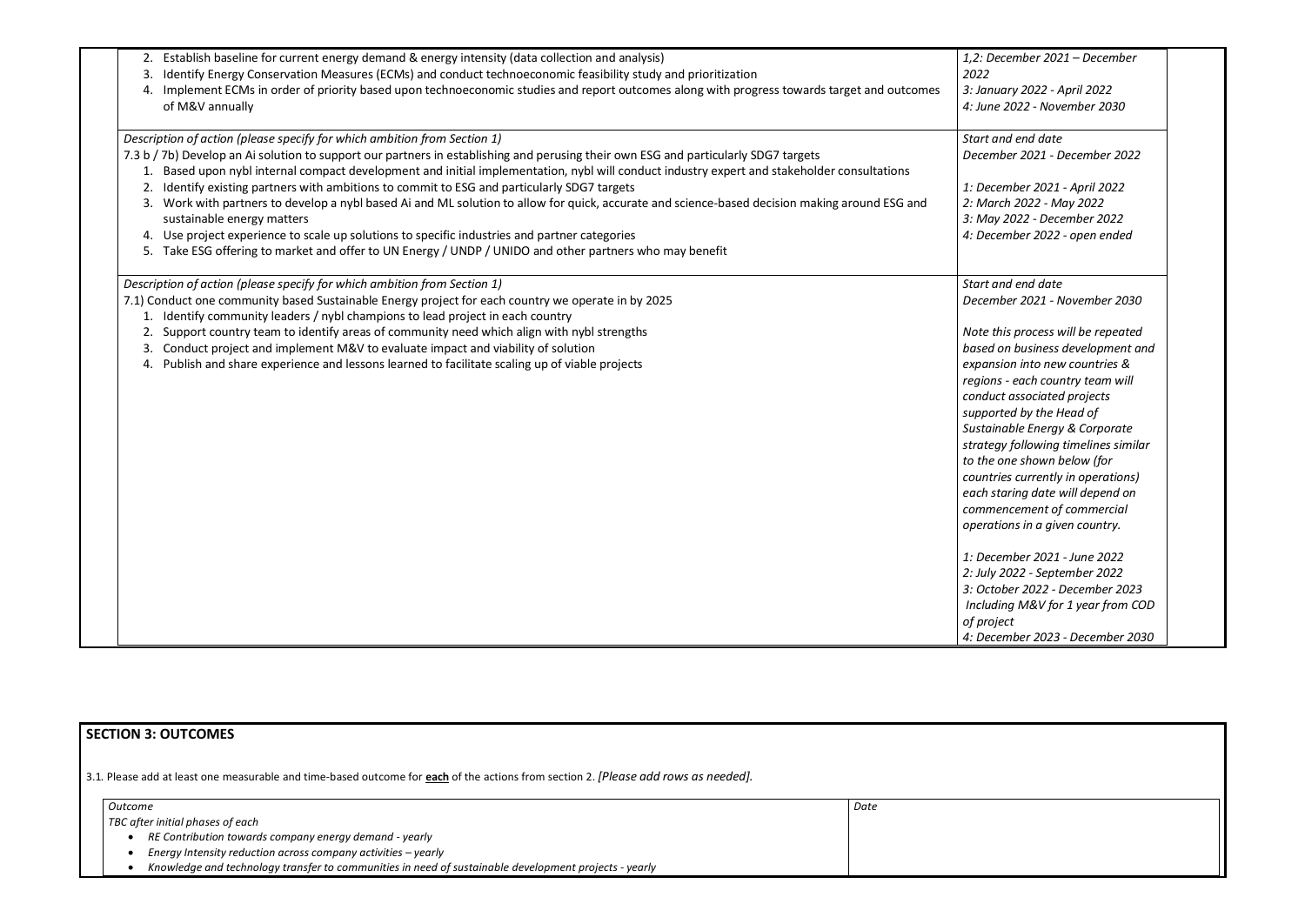| • Empowering energy transition through the development of Artificial Intelligence tools for ESG and SDG7 reporting and implementation |
|---------------------------------------------------------------------------------------------------------------------------------------|
| management. - Yearly                                                                                                                  |

### **SECTION 4: REQUIRED RESOURCES AND SUPPORT**

4.1. Please specify required finance and investments for **each** of the actions in section 2.

*TBC after initial phases of each*

4.2. [For countries only] In case support is required for the actions in section 2, please select from below and describe the required support and specify for which action.

*[Examples of support for Member States could include: Access to low-cost affordable debt through strategic de-risking instruments, capacity building in data collection; development of integrated energy plans and energy transition pathways; technical assistance, etc.]*

| $\Box$ Financing            | Description |
|-----------------------------|-------------|
| $\Box$ In-Kind contribution | Description |
| $\Box$ Technical Support    | Description |
| $\Box$ Other/Please specify | Description |

## **SECTION 5: IMPACT**

5.1. Countries planned for implementation including number of people potentially impacted.

Initially implementation will cover KSA, UAE, Kuwait and other countries are to be confirmed after initial phases of each target's implementation along with expected number of pe

5.2. Alignment with the 2030 Agenda for Sustainable Development – Please describe how **each** of the actions from section 2 impact advancing the SDGs by 2030. *[up to 500 words, please upload supporting strategy documents as needed]* 

- By committing to a RE contribution towards company energy demand by 2030 and 2050 nybl will be directly contributing to SDG7.2 achievement by 2030. In addition to he sustainable energy goals the co benefits associated with these renewable energy projects will have positive impacts on local economies by supporting creation of clean energy *through reduced emissions (SDG15), and promote sustainable cities and consumption/production (SDG11/12).*
- Commitment to a reduction of Energy Intensity across company activities and reporting yearly nybl will be directly contributing to SDG7.3 achievement by 2030. Additional efficiency have been highlighted as an excellent driver of clean job creation (SDG8), increasing the sustainability and resilience of cities and communities (SDG11) both of w *reduction, alleviation of hunger and improved health and wellbeing (SDG1,2&3)*
- Conducting knowledge and technology transfer to communities in need of sustainable development projects will allow nybl to spread contributions throughout communitie SDG7.1 while also supporting achievement of SDG7.1 directly by 2030. By ensuring all nybl sustainable energy initiatives involve knowledge and technology transfer (SDG4) community based initiative in each country of operations nybl will not only contribute to achieving internal sustainable energy targets we will raise awareness among comr



| ople potentially impacted.    |  |
|-------------------------------|--|
|                               |  |
|                               |  |
|                               |  |
| lping nybl meet its long-term |  |
| rgy jobs (SDG8), air quality  |  |
| ly, investments in energy     |  |
| hich contribute to poverty    |  |
| s wishing to contribute to    |  |
| and developing at least one   |  |
| munities of the SDGs and      |  |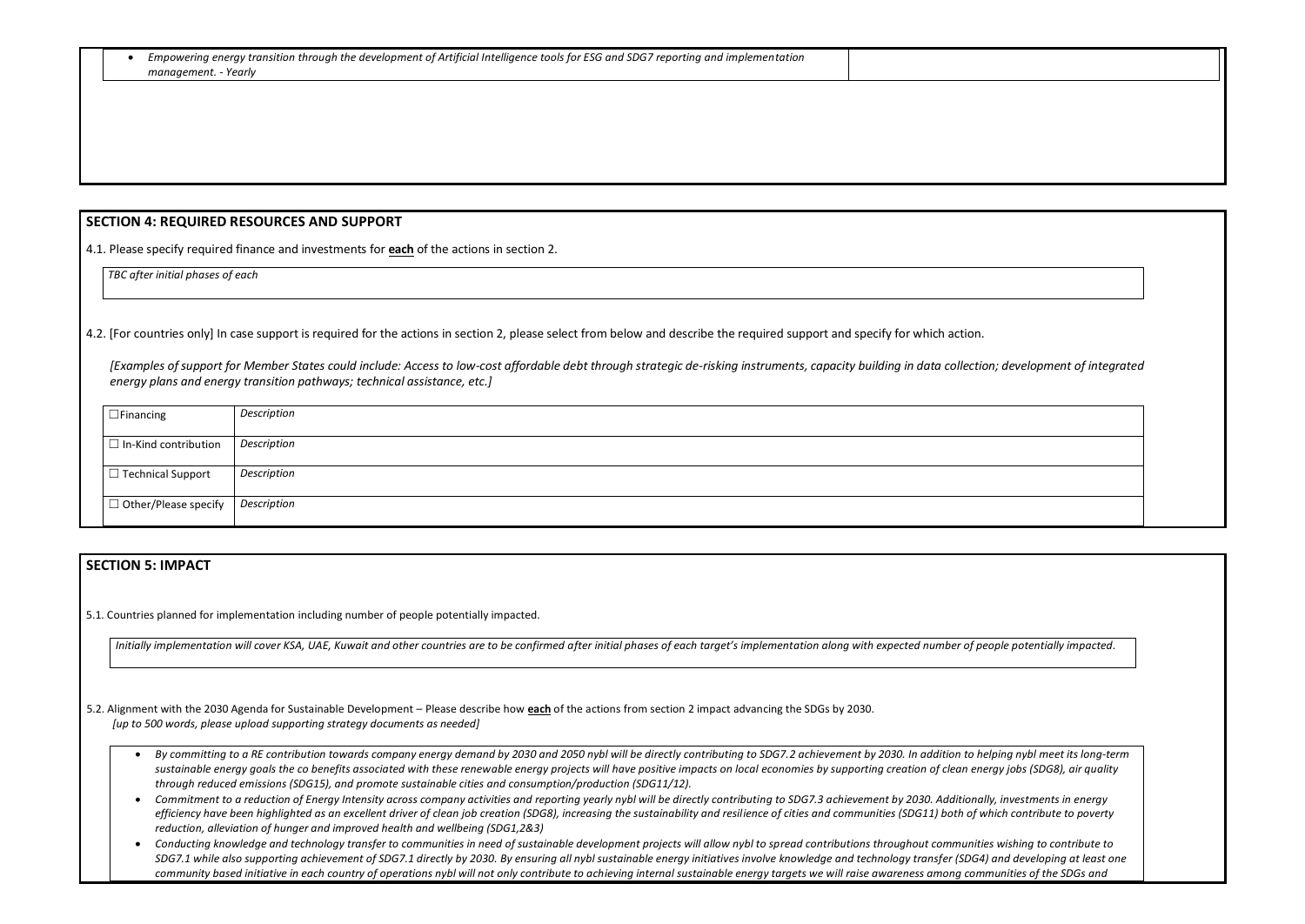partner with them to achieve the goals(SDG17), open up new avenues of sustainable and decent employment for communities (SDG8) and promote responsible consumption *(SDG12,SDG13) and improve the sustainability of those communities (SDG11)*

- *By developing tools which leverage Artificial Intelligence nybl will support both ESG compliance and SDG7 reporting and implementation thus directly contributing to SDG7 as a while as well as subgoal 7.3/7b achievement by 2030. nybl technology democratises artificial intelligence, by leveraging the nybl platform to achieve sustainable energy goals we are also promoting many other SDGs through the complex relationships formed between energy and sustainable development. Given that the aim of this commitment is to innovate new nybl platform-based Ai solutions to specifically address ESG and SDG7 this certainly speaks to SDG9, SDG7 and all of the SDGs mentioned above which co benefit from furthering the sustainable energy agenda.*
- 5.3. Alignment with Paris Agreement and net-zero by 2050 Please describe how each of the actions from section 2 align with the Paris Agreement and national NDCs (if applicable) and support the net-zero emissions by 2050. *[up to 500 words, please upload supporting strategy documents as needed]* 
	- *By committing to a RE contribution towards company energy demand by 2030 and 2050 nybl will be directly contributing to Net-Zero achievement by 2050*
	- *Commitment to a reduction of Energy Intensity across company activities and reporting yearly nybl will be directly contributing to achievement of Net-Zero by 2050*
	- *Conducting knowledge and technology transfer to communities in need of sustainable development projects will allow nybl to spread contributions throughout communities wishing to contribute to SDG7.1 while also supporting achievement of SDG7.1 directly by 2030 and contributing towards Net-zero by 2050*
	- *By developing tools which leverage Artificial Intelligence nybl will support both ESG compliance and SDG7 reporting and implementation thus directly contributing to SDG7 as a while as well as subgoal 7.3/7b by 2030 but also Net-Zero by 2050*

All physically implemented projects will include M&V protocols based upon the IPMVP to ensure transparent and independently verifiable tracking of progress. In addition, regular internal audits of consumption, generation and offsetting will be conducted.

Additionally, all activities will be examined for the potential inclusion in the nybl based Ai / ML tools developed to enhance availability of information for decision making to support in increased rate of SDG7 / Net-Zero progress.

## **SECTION 6: MONITORING AND REPORTING**

6.1. Please describe how you intend to track the progress of the proposed outcomes in section 3. Please also describe if you intend to use other existing reporting frameworks to track progress on the proposed outcomes.

## **SECTION 7: GUIDING PRINCIPLES CHECKLIST**

Please use the checklist below to validate that the proposed Energy Compact is aligned with the guiding principles.

- I. Stepping up ambition and accelerating action Increase contribution of and accelerate the implementation of the SDG7 targets in support of the 2030 Agenda for Sustainable Development for Paris Agreement
	- I. 1. Does the Energy Compact strengthen and/or add a target, commitment, policy, action related to SDG7 and its linkages to the other SDGs that results in a higher cumulative impact compared to existing frameworks?

☒Yes ☐No

- *I.2. Does the Energy Compact increase the geographical and/or sectoral coverage of SDG7 related efforts?* ⊠Yes □No
- I.3. Does the Energy Compact consider inclusion of key priority issues towards achieving SDG7 by 2030 and the net-zero emission goal of the Paris Agreement by 2050 as defied by latest global analysis and data including t *outcome of the Technical Working Groups?* ☒Yes ☐No
- **II. Alignment with the 2030 agenda on Sustainable Development Goals** Ensure coherence and alignment with SDG implementation plans and strategies by 2030 as well as national development plans and priorities.
	- *II.1. Has the Energy Compact considered enabling actions of SDG7 to reach the other sustainable development goals by 2030?* ⊠Yes □No
	- *II.2. Does the Energy Compact align with national, sectoral, and/or sub-national sustainable development strategies/plans, including SDG implementation plans/roadmaps?* ☒Yes ☐No
	- *II.3. Has the Energy Compact considered a timeframe in line with the Decade of Action?* ⊠Yes □No
- **III. Alignment with Paris Agreement and net-zero by 2050** Ensure coherence and alignment with the Nationally Determined Contributions, long term net zero emission strategies.
	- *III.1. Has the Energy Compact considered a timeframe in line with the net-zero goal of the Paris Agreement by 2050?* ⊠Yes □No

*III.2. Has the Energy Compact considered energy-related targets and information in the updated/enhanced NDCs?* ⊠Yes □No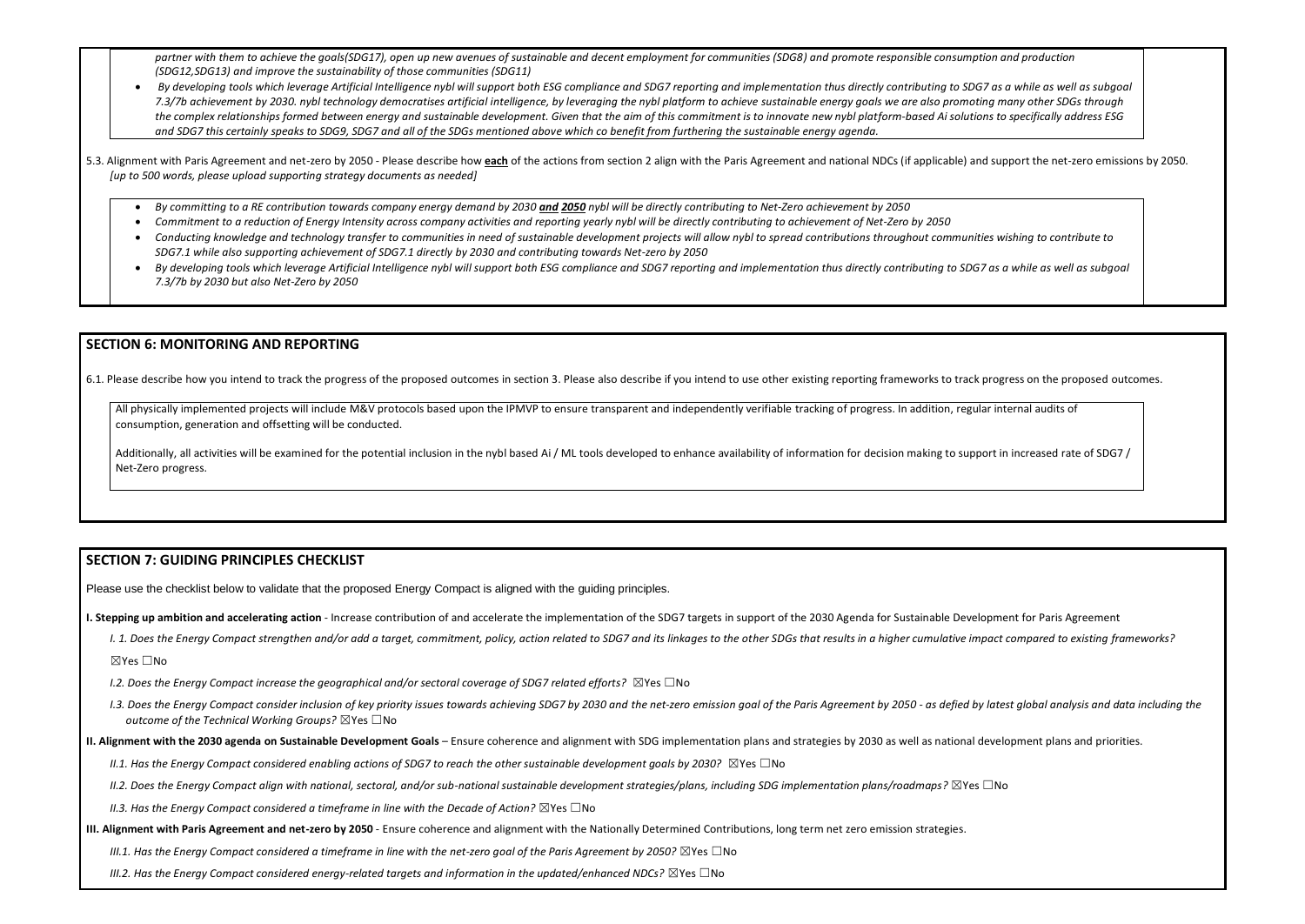*III.3. Has the Energy Compact considered alignment with reaching the net-zero emissions goal set by many countries by 2050?* ⊠Yes □No

#### **IV. Leaving no one behind, strengthening inclusion, interlinkages, and synergies** - Enabling the achievement of SDGs and just transition by reflecting interlinkages with other SDGs.

*IV.1. Does the Energy Compact include socio-economic impacts of measures being considered?* ⊠Yes □No

*IV.2. Does the Energy Compact identify steps towards an inclusive, just energy transition?* ⊠Yes □No

*IV.3. Does the Energy Compact consider measures that address the needs of the most vulnerable groups (e.g. those impacted the most by energy transitions, lack of energy access)?* ⊠Yes □No

| nybl Energy Compact 2021-2030 to change the world not only for ourselves, but for everyone that succeeds us.<br>8.2. Lead entity name (for joint Energy Compacts please list all parties and include, in parenthesis, its entity type, using entity type from below) |                                                          |
|----------------------------------------------------------------------------------------------------------------------------------------------------------------------------------------------------------------------------------------------------------------------|----------------------------------------------------------|
|                                                                                                                                                                                                                                                                      |                                                          |
|                                                                                                                                                                                                                                                                      |                                                          |
|                                                                                                                                                                                                                                                                      |                                                          |
|                                                                                                                                                                                                                                                                      |                                                          |
| $\Box$ Local/Regional Government                                                                                                                                                                                                                                     | $\Box$ Multilateral body /Intergovernmental Organization |
| $\Box$ Civil Society organization/Youth                                                                                                                                                                                                                              | $\Box$ Academic Institution / Scientific Community       |
| $\Box$ Philanthropic Organization                                                                                                                                                                                                                                    | $\Box$ Other relevant actor                              |
|                                                                                                                                                                                                                                                                      |                                                          |
| Noor Alnahhas (Company CEO) noor@nybl.ai / Mohammed Shono (Chief Operating Officer) shono@nybl.ai                                                                                                                                                                    |                                                          |
| 8.5. Please select the geographical coverage of the Energy Compact                                                                                                                                                                                                   |                                                          |
| □ Africa □ Asia and Pacific □ Europe □ Latin America and Caribbean □ North America □ West Asia ⊠ Global                                                                                                                                                              |                                                          |
|                                                                                                                                                                                                                                                                      |                                                          |
| $\boxtimes$ Energy Access $\boxtimes$ Energy Transition $\Box$ Enabling SDGs through inclusive just Energy Transitions $\boxtimes$ Innovation, Technology and Data $\Box$ Finance and Investment.                                                                    |                                                          |
|                                                                                                                                                                                                                                                                      |                                                          |

**V. Feasibility and Robustness -** Commitments and measures are technically sound, feasible, and verifiable based a set of objectives with specific performance indicators, baselines, targets and data sources as needed.

V.1. Is the information included in the Energy Compact based on updated quality data and sectoral assessments, with clear and transparent methodologies related to the proposed measures? ⊠Yes □No

*V.2. Has the Energy Compact considered inclusion of a set of SMART (specific, measurable, achievable, resource-based and time based) objectives?* ⊠Yes □No

V.3. Has the Energy Compact considered issues related to means of implementation to ensure feasibility of measures proposed (e.g. cost and financing strategy, technical assistant needs and partnerships, policy and regulato *gaps, data and technology)?* ⊠Yes □No

## **SECTION 9: ADDITIONAL INFORMATION (IF REQUIRED)**

Please provide additional website link(s) on your Energy Compact, which may contain relevant key documents, photos, short video clips etc.